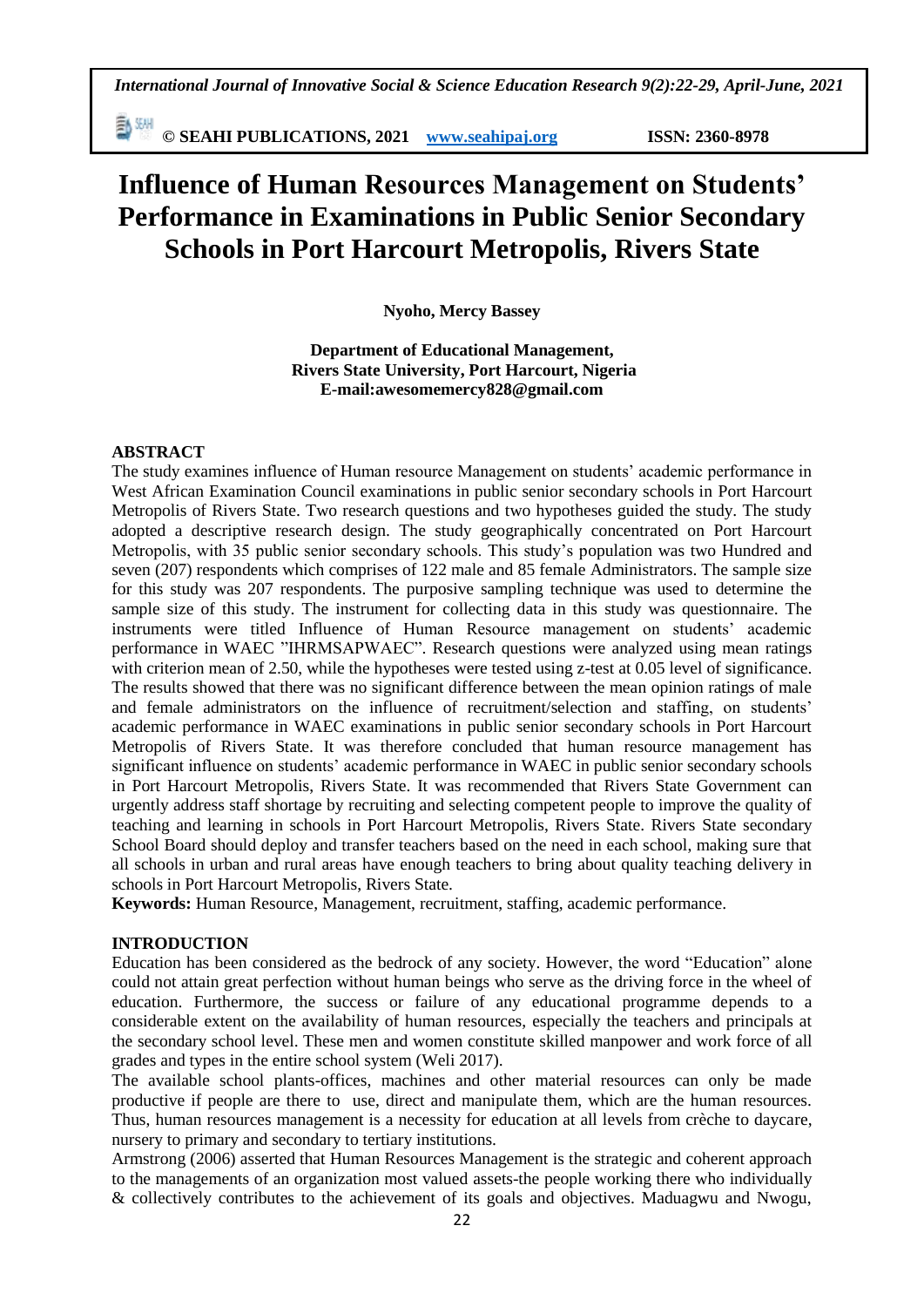(2006), opined that Human Resource Management involves bringing in suitable men and women into an organization, making sure they work optimally with little or no discomfort in an environment that is very friendly. To this end, there is need for clear-cut policy concerning staff relations, duties and most importantly motivations in terms of remuneration and other staff welfare oriented policies which are the core aim of human resource management.

Secondary education is an important sector in national and individual development. It plays a vital role in creating a country"s human resource base at a level higher than primary education (Achoka, Odebero, Maiyo and Mualuko, 2007). In secondary school system, human resource include principal, vice principal, teachers and non-academic staff such as librarian, bursar, laboratory attendant etc. while the managers are personnel from ministry of Education and state secondary Education Board. These personals are backed with the responsibilities of managing the affairs of the academic and nonacademic staffs in the school, which can lead to quality instructional delivery. Thus the National policy on Education (FRN, 2004) clearly spells out the broad responsibilities of managing schools as recruitment, deployment, promotion, development and discipline of teachers among others. As such, the quantities of school personnel are vital to the operative of good schools.

In any educational institution, it is the work of teachers that determines the degree of success or failure in the institution's effort to achieve its goals of integrating morality and learning. This implies that "It is the teacher who ultimately interprets and implements policy as represented in the school curriculum, which is designed to actualized educational goals (OmoJunwa, 2007). So maintaining and improving educational standard is only possible through teachers, and that can lead to students' academic achievement. Adediwura and Tayo (2007) opined that academic achievement is designed by test and examination scores assigned by the teachers to students. Therefore students" academic performance is of great importance in the educational institution. It is the basis for judging the quality of output vis-à-vis the input in the educational institution. One major input which can largely influence academic performance of student is human resources. That is why, the human resource management practice of recruitment, staffing, promotion, transfer etc must be implemented effectively.

# **Practices of Human Resource Management**

#### **Recruitment**

Recruitment is the process of identifying and attracting or encouraging individuals with the needed skills to apply to fill existing vacant positions in the organization by making them aware that such vacancies exist (Peretomode & Peretomode 2005). The more often you recruit, the richer and more focused the process becomes.

The overall aim of recruiting process should be to obtain at minimum cost the number and quantity of employees required to satisfy the human resource needs of an organization. The principal purpose of recruiting activities is to attract sufficient, suitable and potential employees to apply for vacancies in an organization while selection activities by comparison is to identify the suitable applicants and persuade them to accept a position in the organization (Cole, 2012). From the foregoing, it is not just recruitment but effective and transparent recruitment/selection and the right placement that is important. That's why Griffin (2009) maintains hiring the right people and then equipping them with the right skills and abilities can substantially affect the quality and quantity of whatever goods or services the organization produces.

Secondary schools are very significant factor in the development of every nation. Personnel working in these institutions both in academic and administrative capacities are receptacles from whom students get empowered and nurtured with skills and expertise to contribute to national development. Therefore, there is needs to ensure that the right people are hired. Berry and Petrin (2011) observed that there is a conscious effort by educational agencies and institution to recruit qualified and professional teachers since they have a direct influence on the learning outcome of educational process. However, not all schools have qualified teachers (UNESCO, 2015). The fact that not all schools have qualified and professional teachers stems from the fact that there are loopholes in the recruitment/selection practices of educational system. Management sometimes use their power by virtue of their position to influence recruitment/selection by recruiting family members, friends and close allies instead of recruiting the most qualified candidates. This does not allow the recruitment processes achieve its purpose of selecting persons by merit and the most qualified person for the Job (Armstrong, 2011).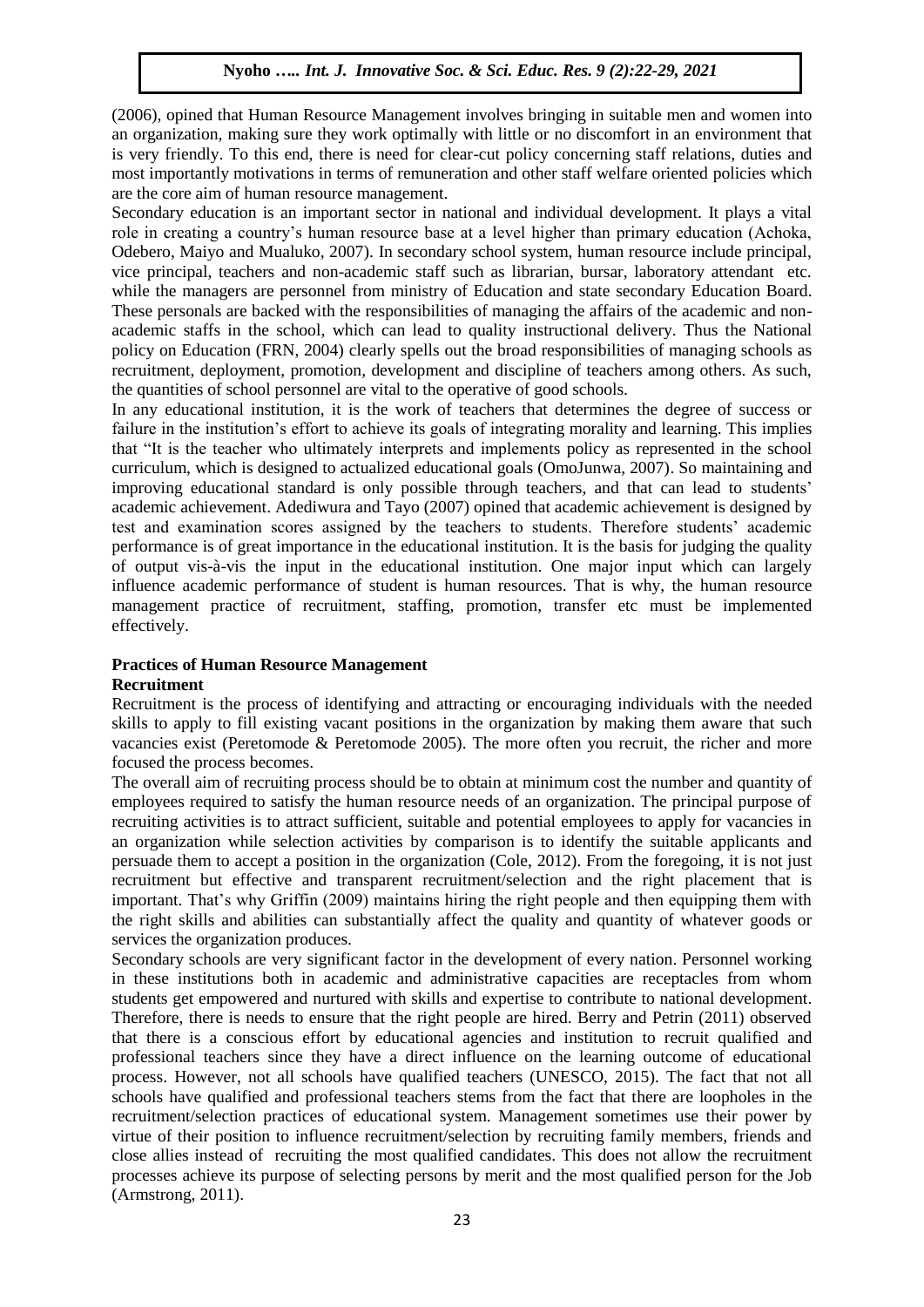Selection goes hand in hand with recruitment and represents the final stage of the recruiting life cycle. This is where you choose a preferred candidate or candidates from the applicant pool. Therefore selection is simply defined as the process of choosing the most suitable candidates for the vacant position in the organization (Amadi, 2012).

# **Staffing**

Once recruitment has been completed staffing is the next essential step. Those employed are then posted and deployed to different stations or assigned a particular position. This takes the form of class and subject to teach, including other non-teaching educational activities such as head of department, game master, patron/matron etc. The effective deployment and placement of recruited teachers would largely determine the internal efficiency of the schools system thus, adequate placement and deployment of teachers is very significant in achieving the objective in the secondary school system.

Staffing ensures that teachers required in each subject are deployed to schools to meet the approved standard of one (1) teacher to (40) forty students in a class. The deployment of teacher is said to be normal if it meets the required number of teachers in the each teaching subject in the school. On the other hand, staffing of teachers is said to be faulty if there is uneven distribution of teachers.

Imuekheme (2008), observed that deployment of teachers to schools are lopsided in some states. The deployment of teachers to schools could also affect the utilization of teachers and the academic performance of student in secondary schools. Over the years, there has been increasing demand for an adequate supply of teachers in public secondary schools in Rivers State. This is clearly seen in mostly rural schools where some basic subjects such as English Language, Mathematics, physics, chemistry and biology are being taught by person posted to these areas for their one year mandatory (NYSC) without the presence of the core subject teachers. It is the responsibility of ministry of education and State Secondary Education Board to deploy human resources to secondary schools evenly, both in rural and urban areas of Rivers State, Paul (2010). Hence, effective staffing of teachers can bring about academic performance among students.

Academic performance has the wide spread believe that it has the most validity in indicating whether the educational institution or its teachers are excellent. According to Nwokocha and Amadike (2005), academic performance of students is the yardstick for testing the educational quality of a nation. Therefore, it is expedient to maintain high performance in internal and mostly external exams such as WAEC, NECO, JAMB etc.

#### **Statement of the Problem**

The decline in the quality of secondary school graduate in recent time has given stakeholders a lot of concern because their performance has not been good enough. The recurrent poor performance of secondary school students in Senior Secondary Certificate Examination (SSCE) conducted by West African Examination Council (WAEC) and National Examination council (NECO) in Rivers State is disturbing. The human resources available in secondary schools in Port Harcourt Metropolis for students" academic performance in WAEC are known to suffer neglect. Although, many scholars have conducted research on the causes of poor students' academic performance the current researcher is of the view that lack of adequate human resource management practices such as recruitment (selection, staffing, welfare could be factors responsible for poor instructional delivery in schools, thereby leading to the students" poor performance in external exams. It is also asserted that the high rate of failure stems from a potpourri of factors including dearth of teaching aids, lack of infrastructures, poor remuneration for teachers, students poor attitude to study etc, (The punch, April, 2009). Therefore, proper Human Resource Management is very important for education at all level and particularly at the senior secondary school level in order to enable them carryout quality instructional delivery which will in turn enhance students" academic performance in WAEC and NECO exams in Port Harcourt Metropolis. Thus, it is against this background that the researcher seeks to examine how Human Resource Management can be used as a veritable tool to improve students, academic performance in WAEC exams in schools in Port Harcourt Metropolis.

#### **Purpose of the study**

The main objectives of the study are to investigate the influence of human resource management on students" academic performance in WAEC examinations in Public Senior Secondary Schools in Port Harcourt Metropolis, Rivers State. The objectives of the study include to:

1. Investigate the extent to which teachers" recruitment influenced students" academic performance in WAEC examinations in public senior secondary schools in Port Harcourt Metropolis, Rivers State.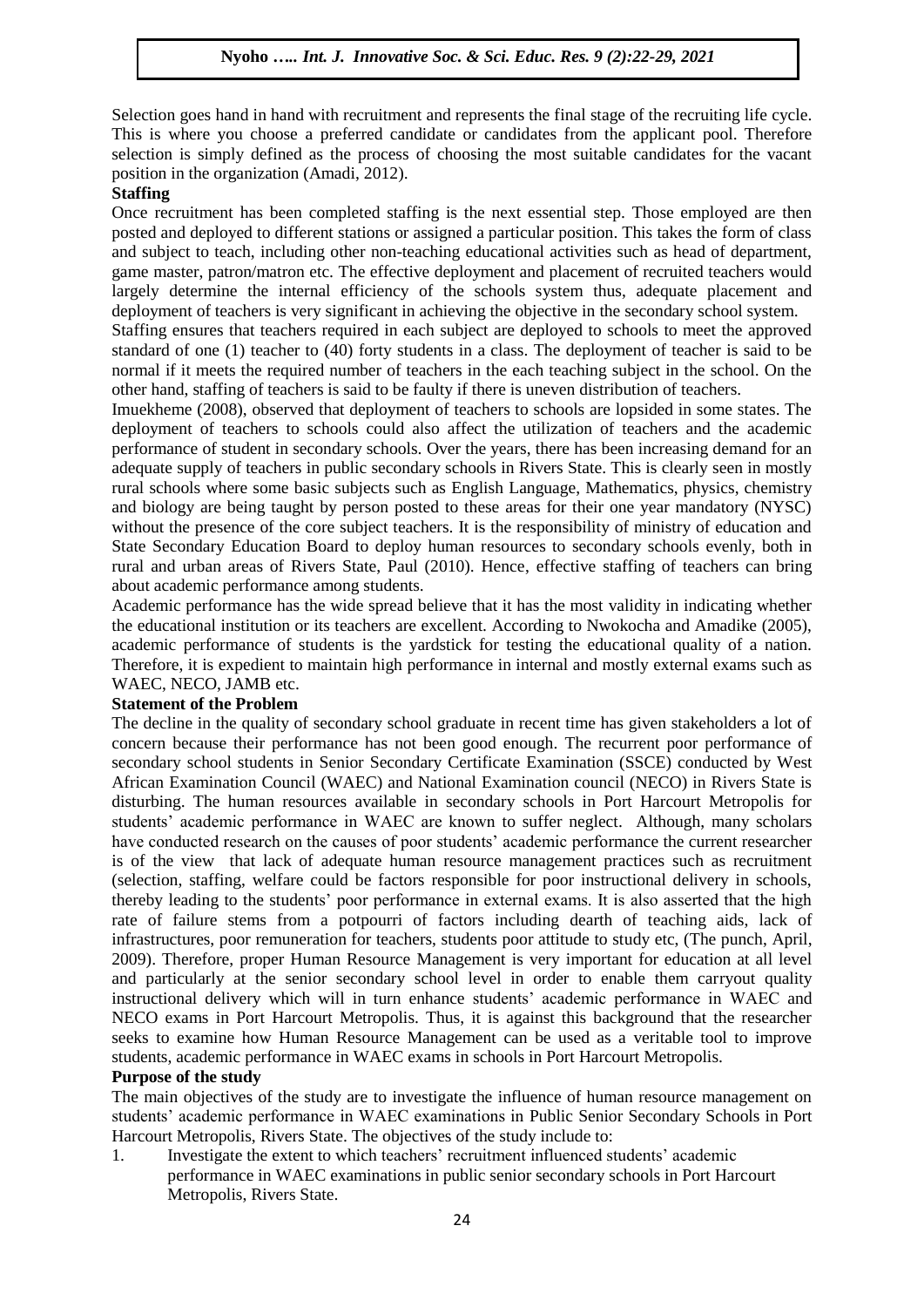2. Ascertain the extent to which staffing of teachers influence students" academic performance in WAEC examinations in public senior secondary schools in Port Harcourt Metropolis, Rivers State.

# **Research Questions**

The research questions were stated as follows:

- 1. To what extent does recruitment influence student academic performance in WAEC examinations in public senior secondary schools in Port Harcourt Metropolis, Rivers State.
- 2. To what extent does staffing of teachers influence students" academic performance in WAEC examinations in Public senior secondary schools in Port Harcourt Metropolis, Rivers State.

# **Hypothesis**

The following null hypotheses were formulated to guide the study and will be tested at 0.05 level of significance.

- **Ho1:** There is no significant difference between the mean scores of male and female administrators on the extent to which teachers" recruitment/selection influence students, academic performance in WAEC examinations in Public senior secondary schools in Port Harcourt Metropolis, Rivers State.
- **Ho2:** There is no significant difference between the mean scores of male and female administrators on the extent to which staffing of teachers influence students" academic performance in WAEC examinations in public senior secondary schools in Port Harcourt Metropolis, Rivers State.

# **METHODOLOGY**

The study adopted descriptive research. The population of the study consisted of 207 male and female personnel from human resource planning, research and development department of the Rivers State Education Board. The sample size consisted of the 207 personnel from Rivers State Education Board representing 100% of the entire population of the study. A self-structured questionnaire instrument tagged "Influence of Human Resource Management on Students" Academic Performance in WAEC examination in public senior secondary schools Questionnaire (IHRMSAPWAECQ)" was used for data collection. The mean, standard deviation and weighted mean were used to answer the research questions, while z-test was used in testing the hypotheses at 0.05 level of significance.

#### **RESULTS**

**Research question 1**: *To what extent does recruitment influence students' academic performance in WAEC examinations in public senior secondary schools in Port Harcourt Metropolis, Rivers State?*

**Table 1:** *X* **, standard deviation , and rank order on the response of male and female administrators on the extent recruitment influence students' academic performance in WAEC examinations in Public secondary schools in Port Harcourt Metropolis**

| S/N | <b>Items</b>                                                                                                | Male administrators |      | Female<br>administrators |       | Weighte<br>d mean | Rank<br>order   |
|-----|-------------------------------------------------------------------------------------------------------------|---------------------|------|--------------------------|-------|-------------------|-----------------|
|     |                                                                                                             | $\overline{X}$      | Σ    | $\boldsymbol{X}$         | Σ     | $X \ X$           |                 |
|     | Advertisement for position in<br>your school follows the<br>established procedures for filling<br>vacancies | 2.50                | .938 | 2.56                     | 0.789 | 2.53              | 4 <sup>th</sup> |
| 2   | Interview panels are well<br>structured, and interviewers are<br>well trained and knowledgeable             | 2.82                | .668 | 2.72                     | 0.648 | 2.77              | 2 <sup>nd</sup> |
| 3   | In general, your school hires<br>teachers through an open, free<br>and competitive process                  | 2.59                | .667 | 2.55                     | 0.646 | 2.57              | 3 <sup>rd</sup> |
| 4   | Short listing of candidates is<br>done professionally                                                       | 2.85                | .420 | 2.79                     | 0.490 | 2.83              | 1 <sup>st</sup> |
|     | Grand mean                                                                                                  | 2.69                | 0.67 | 2.65                     | 0.61  | 2.67              |                 |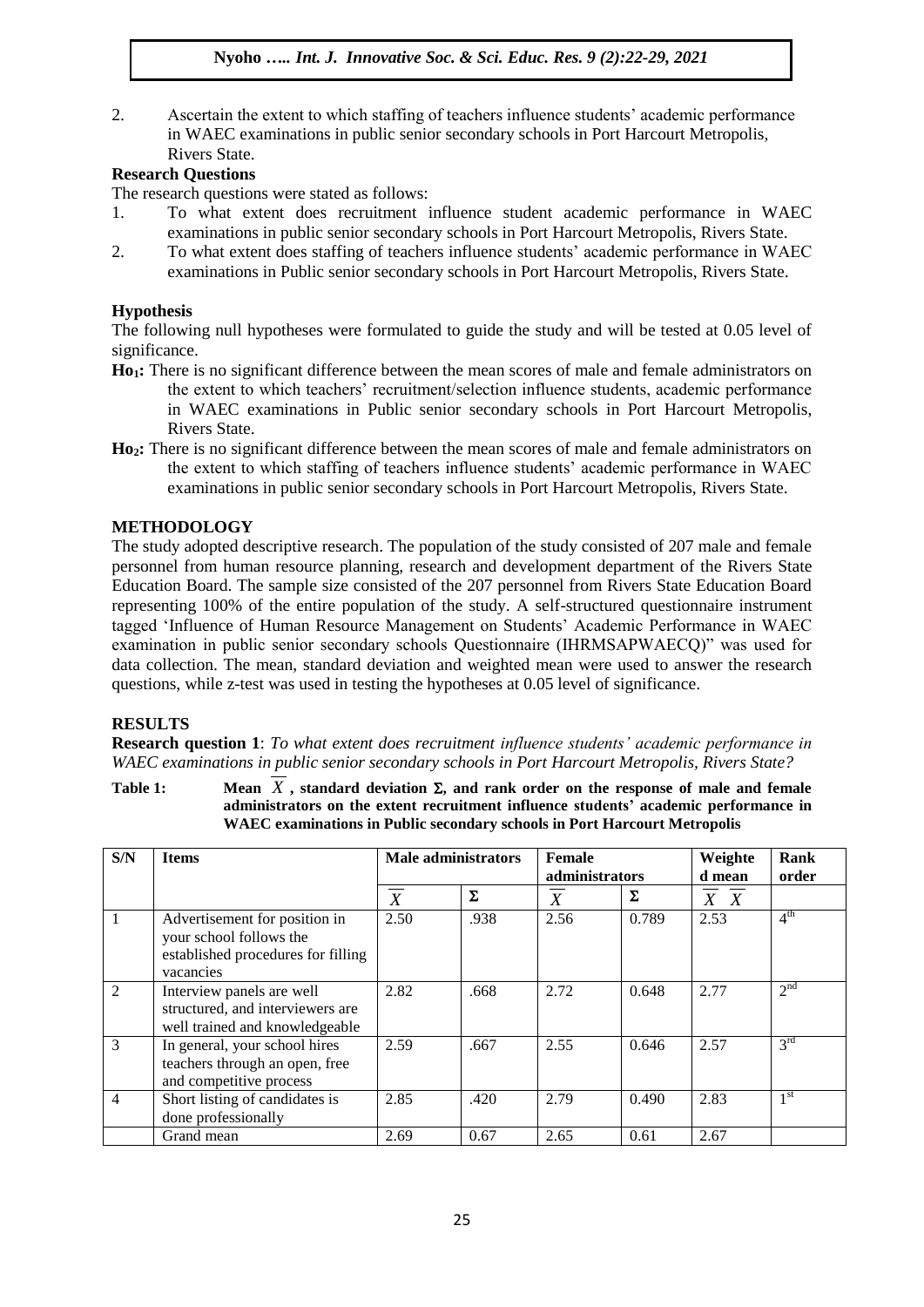Data on Table 1 shows that all the items (1-4) had weighted mean scores above the criterion mean of 2.50 and that declared that recruitment influence students" academic performance in WAEC examinations in public senior secondary schools in Port Harcourt Metropolis. In summary, with an aggregate weighted mean of 2.67 which is above the criterion mean of 2.50, the respondents agreed that advertisement for positions follows established procedures, interview panels are well structured, Board hires teachers through an open, free and competitive process and shortlisting of candidates is done professionally.

**Research questions 2:** *To what extent does staffing of teachers influence students' academic performance in WAEC examinations in Public Senior Secondary Schools in Port Harcourt Metropolis, Rivers State?*

Table 2: Mean scores  $X$ , standard deviation  $\Sigma$ , and rank order on the response of male **and female administrators on the extent staffing of teachers influence students' academic performance in WAEC examinations in Public secondary schools in Port Harcourt Metropolis**

| S/N | <b>Items</b>                                                                                           | <b>Male</b>    |       | <b>Female</b>    |       | Weighte | Rank            |
|-----|--------------------------------------------------------------------------------------------------------|----------------|-------|------------------|-------|---------|-----------------|
|     |                                                                                                        | administrators |       | administrators   |       | d mean  | order           |
|     |                                                                                                        | X              | Σ     | $\boldsymbol{X}$ | Σ     | $X \ X$ |                 |
| 5   | Staffing of teachers is<br>involved in the recruitment<br>process in our schools                       | 3.00           | .853  | 2.92             | 0.834 | 2.96    | 1 <sup>st</sup> |
| 6   | We take note of different<br>positions that need to be filled<br>when embarking on staffing<br>process | 2.70           | .830  | 2.72             | 0.811 | 2.71    | 2 <sup>nd</sup> |
| 7   | We ensure that the right<br>teachers are given the right<br>position in the schools                    | 2.52           | 1.151 | 2.55             | 1.15  | 2.54    | 4 <sup>th</sup> |
| 8   | We evaluate the teachers<br>recruited before posting them<br>to the available positions in<br>schools  | 2.57           | .926  | 2.67             | 3.4   | 2.62    | $3^{rd}$        |
|     | Grand mean                                                                                             | 2.70           | 1.44  | 2.71             | 1.56  | 2.70    |                 |

Data on Table 2 shows that all the items (5-8) had weighted mean scores above the criterion mean and that shows that staffing of teachers influence students" academic performance in WAEC examinations in public senior secondary schools in Port Harcourt metropolis. In summary, with an aggregate weight mean of 2.70 which is above the criterion mean of 2.50, the respondents agreed that staffing of taken into consideration when recruiting, right teachers are given the right position in the school and the teachers are evaluated before posting to available position in schools.

**Hypotheses Testing:** The null hypotheses formulated for the study were tested using z-test analysis, at 0.05 level of significance.

**Ho1**: There is no significant difference between the mean ratings of male and female administrators on the extent to which teachers" recruitment influence students, academic performance in WAEC examinations in Public senior secondary schools in Port Harcourt Metropolis.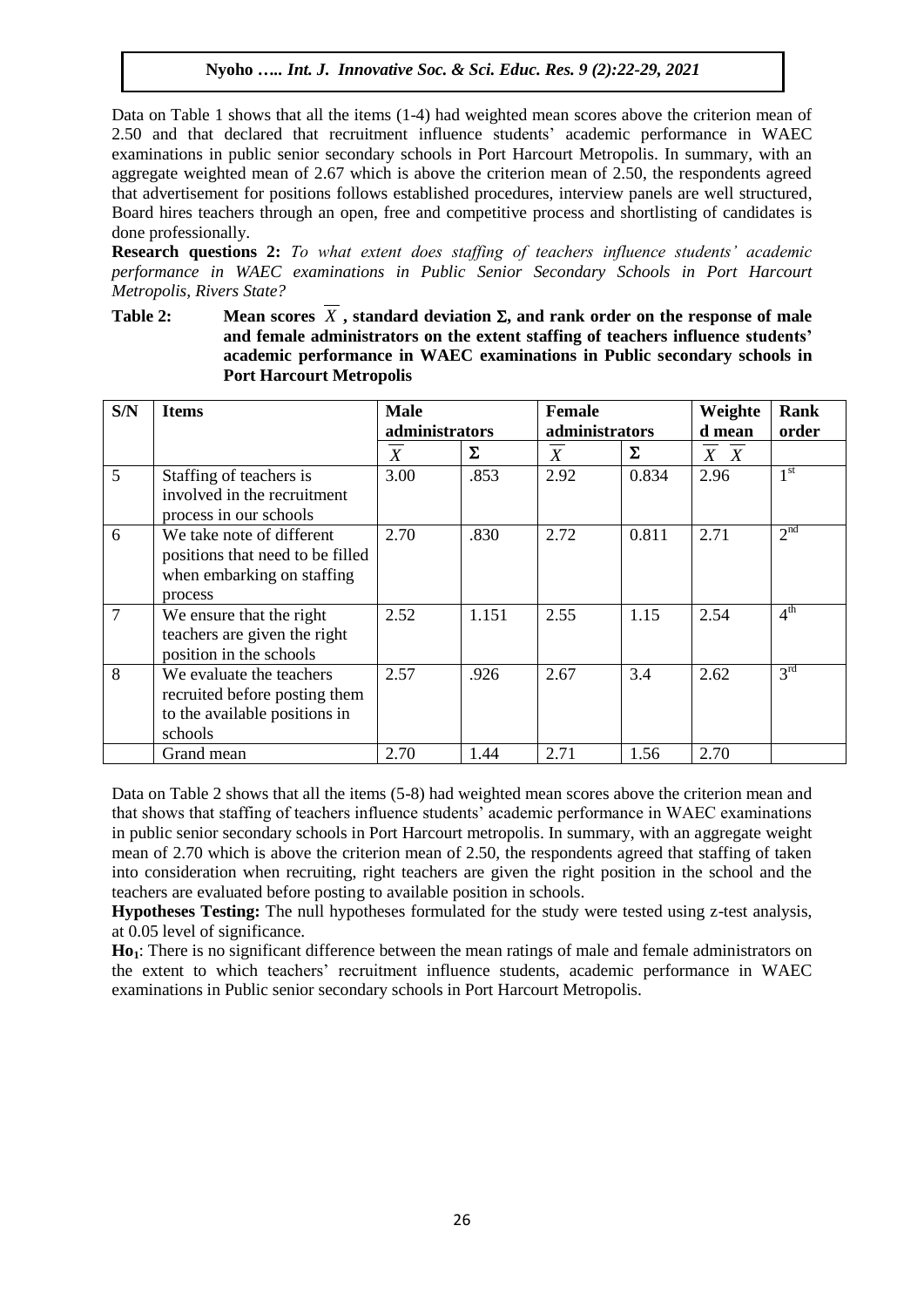**Table 3: Summary of z-test Analysis of the mean ratings of male and female administrators on the influence of teachers' recruitment on students' academic performance in WAEC examinations in public secondary schools in Port Harcourt metropolis**

| <b>Administrators</b> | N   | $\mathbf{v}$<br>$\Lambda$ | <b>SD</b> | Level<br>of sign | DF  | Z-cal | z-crit. | <b>Decision</b>                          |
|-----------------------|-----|---------------------------|-----------|------------------|-----|-------|---------|------------------------------------------|
| Male                  | .22 | 2.69                      | 0.67      |                  |     |       |         | <b>Not</b>                               |
| Female                | 85  | 2.65                      | 0.61      | 0.05             | 205 | 0.21  | ±1.96   | significant<br>Accept<br>Ho <sub>1</sub> |

Data on Table 3 show z-test of difference between the mean rating of the male and female administrators on the influence of teachers' recruitment/selection on students' academic performance in WAEC examinations in public senior secondary schools in Port Harcourt Metropolis Rivers State.

At 0.05 level of significance and 205 degree of freedom, the calculated z-value of 0.21 is less than the z-critical value of  $\pm 1.96$ . Hence, there is no significant difference between the responses of the respondents. Consequently, the researcher accepted the null hypothesis and concluded that there is no significant difference between the mean ratings of male and female administrators on the influence of teacher"s recruitment/selection on students" academic performance in WAEC examinations in public senior secondary schools in Port Harcourt Metropolis, Rivers State.

**Ho2:** There is no significant difference between the mean ratings of male and female administrators on the extent to which staffing of teachers influence students" academic performance in WAEC examinations in public senior secondary schools in Port Harcourt Metropolis, Rivers State.

**Table 4: Summary of z-test Analyze on the mean ratings of male and female administrators on the influence of staffing of teachers on students' academic performance in WAEC examinations in public senior secondary schools in Port Harcourt**

| <b>Administrators</b> | N              | ᠊ᡳᡔ<br>Δ                | <b>SD</b> | Level<br>of sign | DF  | Z-cal | z-crit.    | <b>Decision</b>        |
|-----------------------|----------------|-------------------------|-----------|------------------|-----|-------|------------|------------------------|
| Male                  | $\cap$<br>ے بے | 2.70                    | .44       |                  |     |       |            | Significant            |
| Female                | 85             | $\sim$ $\sim$ 1<br>4. L | 1.56      | 0.05             | 205 | 2.16  | $\pm 1.96$ | accept Ho <sub>2</sub> |

Data on Table 4 shows the z-test of difference between the mean rating of the male and female administrators on the influence of staffing of teachers on students" academic performance in WAEC examinations in public senior secondary schools in Port Harcourt Metropolis. At 0.05 level of significance and 205 degrees of freedom, the calculated z-value of 2.16 is greater than the z-critical value of  $\pm 1.96$  the null hypothesis which states that there is significant difference staffing of teachers influence students" academic performance in WAEC examinations in public senior secondary schools in Port Harcourt Metropolis is here by rejected and the alternative hypothesis which states that there is a significant difference is hereby accepted. We come to the conclusion that there is a significant difference between the mean staffing of teachers influence students' academic performance in WAEC examinations in public senior secondary schools in Port Harcourt Metropolis in Rivers State.

#### **DISCUSSION OF FINDINGS**

Results from research question 1 showed that the respondents were of the opinion that advertisement for positions in schools follows the established procedures for filling vacancies, the interview panels are well structured, hiring of teachers is done through an open and competitive process and shortlisting of candidates is done professionally to set the best teachers.

This implies that recruitment/selection of teachers has great influence on student academic performance in WAEC exams in public senior secondary schools in port Harcourt Metropolis. This finding is in line with that of (Berry and Petrin, 2012) that observed that there is a conscious effort by educational agencies and institution to recruit qualified and professional teachers since they have direct influence on the learning outcome of educational process.

Results from research question 2 showed that the respondents were of the opinion that staffing and posting of teachers is included in recruitment process, the positions that need to be filled are taken into consideration and that helps to ensure that the right teachers are given the right position and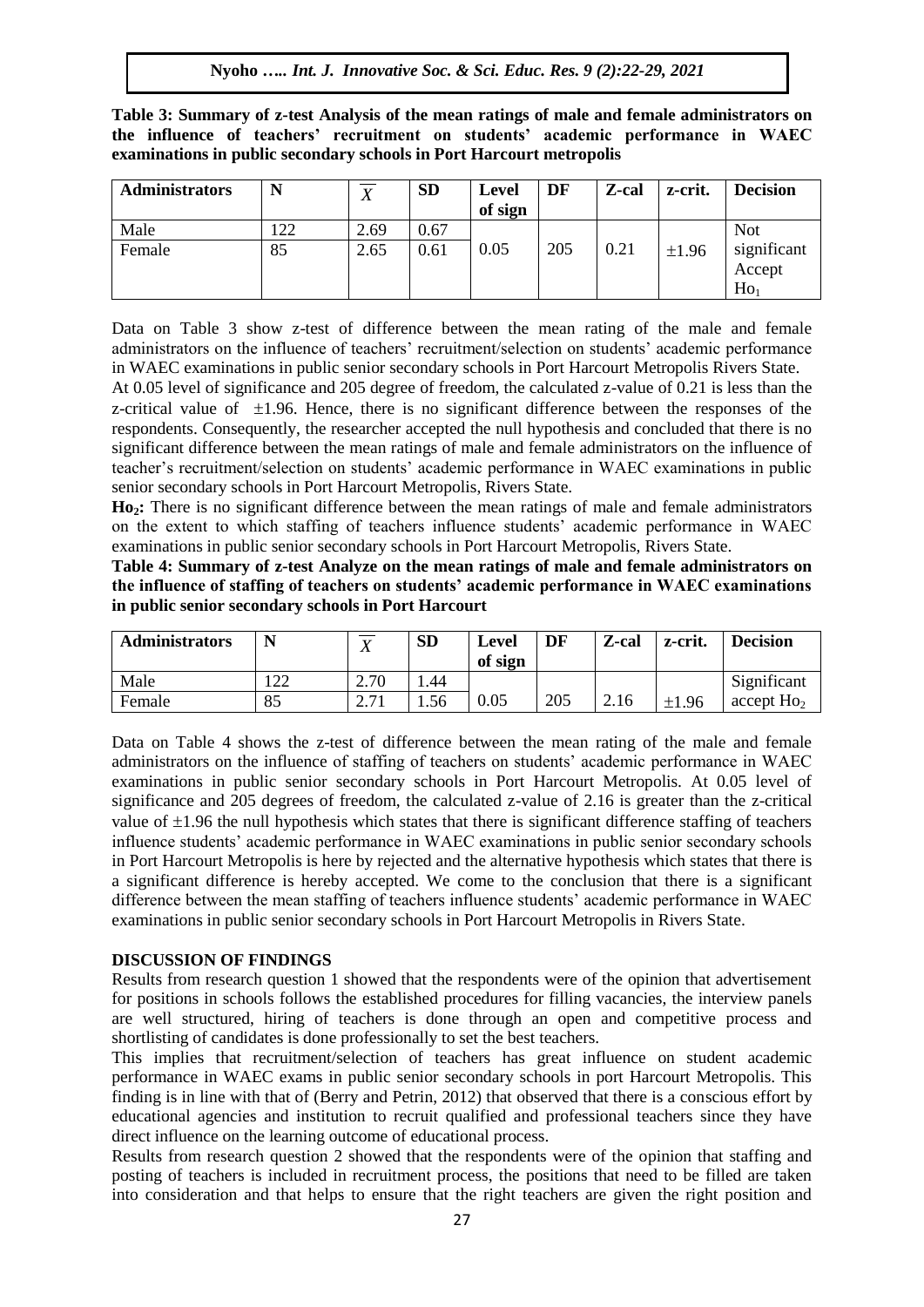subjects to teach in the new school. And this can be effective by evaluating the teachers recruited before posting them to the available positions in schools. This implies that staffing of teachers influence student academic performance in WAEC exams in public senior secondary schools in Port Harcourt Metropolis in Rivers State. This finding is in line with that of Silas and George (2015). It is worthy of note that for the goals & objectives of recruitment to be achieved, the recruited teachers should be posted to all schools that needs their services, both in urban and rural areas and all vacant positions filled. Employment of a teacher is accompanied by assigning them to a particular school or position in the school.

# **CONCLUSION**

The research concludes that Education remains the bedrock of our society and the word education can attain great perfection when the human resources (teachers) are adequately managed. As such, when Human Resource Management is effective, the workers feel satisfied, the goals of the schools can be achieved, which shows in the performance of students in external exams such as NECO, WAEC, JAMB, NABTEC etc.

# **RECOMMENDATIONS**

The study made the following recommendations thus:

- 1. The rivers state Government should urgently address staff shortage by recruiting and selecting competent people to improve the quality of teaching in schools in Port Harcourt, Metropolis, Rivers State.
- 2. Rivers State secondary school Board should deploy and transfer teachers based on the need in each school, making sure that all schools in urban and rural areas have enough teachers to bring about quality teaching delivery in schools in Port Harcourt Metropolis, Rivers State.
- 3. Effective human resource development policies should not be based on favouritism and lobbying in both recruitment/selection and staffing processes.
- 4. For public sector organizations to have healthy and suitable employees capable of achieving high productivity, they should devise a formal and logical staffing process and consistently adhere to it without deviation.

#### **REFERENCES**

- Achoka, J. S. K, Odebero, S. O. Maiyo, J.K & Mualuko, N. J. (2007). Access to basic education in Kenya: Inherent concerns Educational Research and Review, 2 (10).275-284.
- Adediwura, A. & Tayo, B. (2007). Perception of teachers' knowledge attitude and teaching skills as predictor of academic performance in Nigerian secondary schools. Educational Research and Review, 2, 165-171.
- Amadi, E. C. (2012). Administration and personal Development in Adult & Community Education: A module. Harey Publishers, Port Harcourt.
- Armstrong, M. (2011). Human resources management practice. Great Britain: Bath Press.
- Berry, C. & Petrin, O. (2011) Issues in special Education Teacher recruitment/selection, retention and professional development: considerations in supporting rural teachers. Rural special education quarterly. 30(4), 3-11
- Denisi, A. and Griffin, R. (2009) Human Resource Management, Houghton Mifflin Company, USA
- Federal Republic of Nigeria (2004). National Policy on Education (revised): Lagos. NERDC.

FRM (2004). National Policy on education (revised): Lagos. NERDC

- Imuckhene, S. (2008) Closing Remarks at the Edo state seminar organize for senior secondary school principals in Edo State. Edo Broadcasting services comprehensive New at 9.00pm 19<sup>th</sup> Sept. 2008.
- Maduagwu, S.N. & Nwogu, U. J. (2006), Resource Allocation and management in Education. Chedik Printing Press.
- OmoJunwa, J. (2007). Teacher Education in the  $21<sup>st</sup>$  century: making a different through a commitment to effective teacher preparation programme. A lead paper presented at the Frestechrift in honour of Professor Mbong Akpanudofot at the University of Uyo. July 18-21 2007.
- Peretomode, V. F. & Peretomode, O. (2005). Human Resource Management in Nigeria: O. O. P. Ltd